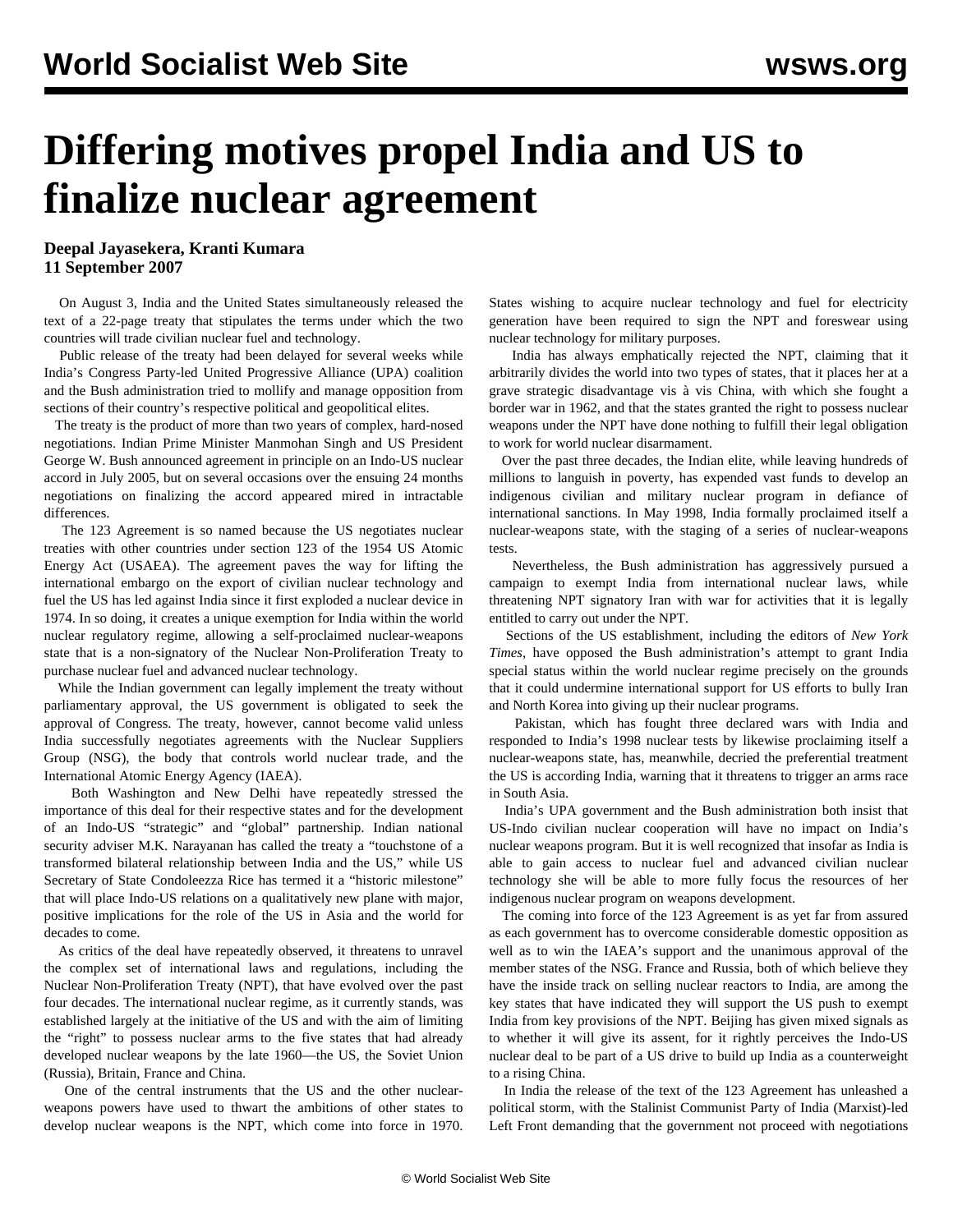with the IAEA and NSG until the agreement is renegotiated.

 The Left Front has warned that the agreement must be seen within the context of a concerted drive by Washington to harness India to its geopolitical strategy, especially as regards Iran and China, by making India dependent on US arms and nuclear technology.

 Despite being framed in a cowardly and half-hearted manner, the Left Front's opposition threatens to destabilize the UPA minority government, as it is dependent on the Left Front's votes to remain in office.

 Virtually all the other opposition parties have also condemned the agreement. The crisis-ridden official opposition, the Hindu-supremacist Bharatiya Janata Party (BJP), has claimed the agreement threatens the integrity of India's nuclear weapons program. While there are concerns within India's nuclear establishment over a US stipulation that civilian nuclear cooperation is conditional on India not conducting further nuclear tests, the BJP's opposition to the treaty is consistent with its policy of sabotaging any initiative taken by the UPA. When it headed the National Democratic Alliance (NDA) coalition government from 1999 to 2004, the BJP in fact first floated the idea of such a treaty with Washington.

 The UPA government in general and Prime Minister Manmohan Singh in particular consider the Indo-US nuclear accord the UPA government's most important foreign policy achievement, and this for several reasons: the agreement is a giant step toward ending the 33-year nuclear embargo against India, goes a long way to giving India the status of a world power that the Indian elite has so long coveted, and cements a privileged bilateral relationship with Washington.

 In rallying support for the deal, the UPA government has crowed about the supposedly significant concessions it has extracted from the US, especially over India's right to reprocess spent nuclear fuel and guarantees of nuclear fuel supplies.

 However, many within the Indian nuclear and geopolitical establishment dispute the value of the purported US concessions.

 In fact, the treaty is written in such a way as to virtually ensure future disputes between New Delhi and Washington. There are significant ambiguities in the text and some of the most contentious issues—including under what conditions India can invoke its "right" to reprocess nuclear fuel and whether India will be permitted to purchase US technology relating to all aspects of the nuclear-fuel cycle—have been temporarily shunted aside, by postponing their resolution to future negotiations.

 For India the right to reprocess spent fuel is critical. India's decadeslong three-stage drive to develop an indigenous nuclear program using thorium requires significant amounts of spent fuel from traditional civilian nuclear operations. While the agreement acknowledges an Indian right to reprocess spent fuel purchased from the US or other countries overseas, such a right can be exercised only after India has built a special facility under IAEA inspection and to IAEA specifications.

 Indian critics of the deal say it is less generous than the 123 agreement the US negotiated with Japan as it only acknowledges an Indian right to negotiate access to many "dual-use" (civilian and military) technologies, rather than granting immediate and unfettered access. The agreement states, "Sensitive nuclear technology, heavy water production technology, sensitive nuclear facilities, heavy water production facilities and major critical components of such facilities may be transferred under this Agreement pursuant to an amendment to this Agreement." Such an amendment it, should be added, would require US congressional approval.

 Even more contentious is Article 2 of the treaty. It states: "The Parties shall cooperate in the use of nuclear energy for peaceful purposes in accordance with the provisions of this Agreement. Each Party shall implement this Agreement in accordance with its respective applicable treaties, *national laws*, regulations, and license requirements concerning the use of nuclear energy for peaceful purposes" (emphasis added).

 When the US Congress gave the Bush administration legal sanction to negotiate a 123 agreement with India in December 2006 under the "Henry

J. Hyde United States-India Peaceful Atomic Energy Cooperation Act of 2006," or Hyde Act, it added a series of provisions meant to pressure India to do Washington's bidding in the name of opposing nuclear proliferation.

 For example, the Hyde Act says India should pursue a policy in respect to Iran's nuclear program "congruent" with that of the US, implicitly threatening adverse consequences in the event India fails to comply.

 The fact that US was able to coerce India into voting against Iran at the IAEA in September 2005 just a few months after the two countries decided to negotiate a nuclear treaty illustrates that the US is quite ready to make use of such provisions to pressure India into falling in line with its hegemonic goals and predatory interests.

 The Hyde Act also requires the US president to annually submit a report on India's compliance with the various provisions of the nuclear agreement, including on nonproliferation.

 At the official ceremony at which Bush signed the Hyde Act into law he said that he considered such requirements as "advisory" and insisted on the executive's prerogative to conduct foreign policy as it sees fit. Such a declaration does not, however, remove the president's legal obligation to provide Congress with annual certification that India is upholding nuclear nonproliferation. Even if Bush chooses to automatically certify Indian compliance, there is no guarantee a future US president will not seek to use this provision to pressure New Delhi to fall into line with US foreign policy. As Washington's differing treatment of India and Iran, to say nothing of Israel, attests, the US has always looked at the issue of nuclear nonproliferation from the standpoint of securing its own geopolitical interests.

 The other aspect of the agreement that has caused great consternation among the Indian elite is the threat that, in the event India stages a further nuclear test, the US could invoke the Hyde Act stipulated "right of return," legally forcing India to return to the US all US-supplied civilian nuclear equipment and fuel. The only concession the 123 Agreement made to Indian concerns over this provision was a clause saying the US would consult India before exercising this right.

 For the Indian elite this provision is a significant stumbling block for maintaining and augmenting their nuclear weapons arsenal, as the tests conducted in 1998 were reportedly only partially successful.

 At India's insistence the 123 Agreement includes wording that would appear to guarantee India fuel supplies even if the agreement is cancelled. But this is contradicted by the US's retention of the right of return.

 The fact is that the two sides are approaching the agreement with differing and even contradictory strategic agendas. As a result of the fiasco the US is facing in Iraq and Afghanistan, all sections of the US ruling elite realize that US military power is far from adequate in maintaining US global predominance. The fear of the rising power of China, coupled with the anemic performance of its NATO partners in Afghanistan, has caused the US imperialists to seek other allies such as India.

 The US has repeatedly publicized its intent to "assist" India in becoming a world power and use India to contain and constrain China. Toward that end, the US over the past five years has rapidly increased military cooperation with India, including a large number of joint military exercises, and has indicated that it would like to see India assume the role of regional cop in the Indian Ocean—something akin to the role Australia plays as US-backed regional "sheriff" in the South Pacific.

 There are also considerable economic interests animating the US push to end the nuclear embargo and related constraints on the transfer of military technology to India. US corporations anticipate the nuclear deal will translate into multibillion-dollar military and nuclear sales to India.

 The Indian elite for their part have grandiose ambitions of acquiring great-power status, despite the country's masses suffering widespread and intense poverty, and aspire to partake in big-power politics in Central,